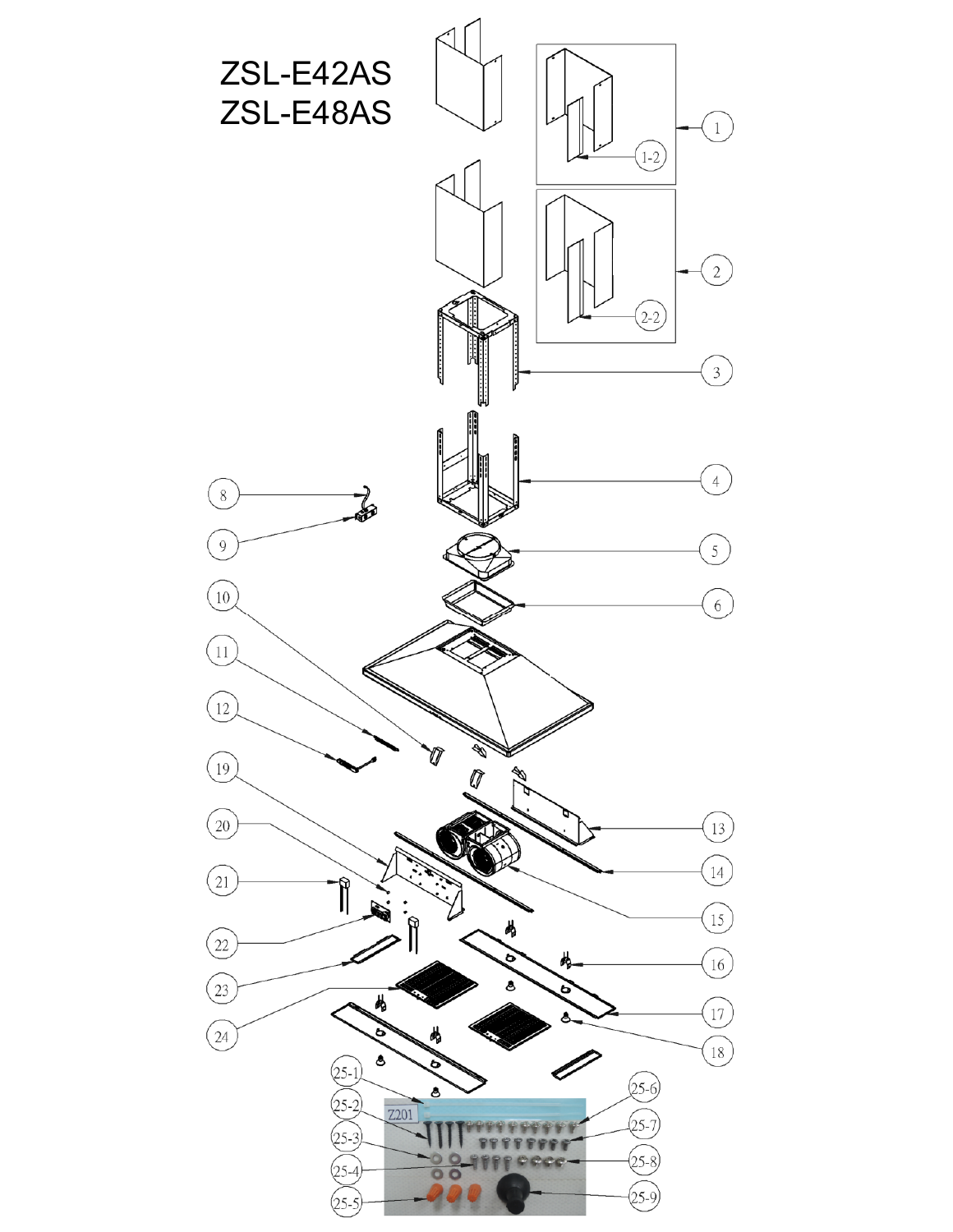## **ZEPH'R**

## **Siena Pro Island**

## **ZSL-E42AS, ZSL-E48AS**

| Ref#    | Part $#$ | <b>Description</b>            | Qty.           |
|---------|----------|-------------------------------|----------------|
| 1       | 50050160 | Duct Cover, Upper             | $\overline{2}$ |
| $1 - 2$ | 54220005 | Magnet, Upper Duct Cover      | $\overline{2}$ |
| 2       | 50050161 | Duct Cover, Lower             | 2              |
| $2 - 2$ | 54220006 | Magnet, Lower Duct Cover      | $\overline{2}$ |
| 3       | 54110098 | Support Frame, Upper (SN10)   | 1              |
| 3       | 54110100 | Support Frame, Upper (>=SN11) | 1              |
| 4       | 54110099 | Support Frame, Lower (SN10)   | 1              |
| 4       | 54110101 | Support Frame, Lower (>=SN11) | 1              |
| 5       | 54050081 | Collar, 10" Round             | 1              |
| 6       | 54050082 | Adaptor, 10" Collar           | 1              |
| 8       | 11030081 | Electrical Wires (SN10)       | 1              |
| 8       | 11030103 | Electrical Wires (>=SN11)     | $\mathbf{1}$   |
| 9       | 56200080 | Junction Box $(>=SN11)$       | $\mathbf{1}$   |
| 10      | 52110021 | Cover, Power Cord             | 4              |
| 11      | 54140154 | Bracket, Switch               | 1              |
| 12      | 11000084 | Switch Assembly               | 1              |
| 13      | 52110022 | Cover, Rear Internal          | $\mathbf{1}$   |
| 14      | 54140186 | Support Bar (ZSL-E42AS)       | $\overline{2}$ |
| 14      | 54140187 | Support Bar (ZSL-E48AS)       | 2              |
| 15      | 12120075 | Motor                         | $\overline{2}$ |
| 16      | 50500140 | Light Socket Assembly         | 4              |
| 17      | 50110155 | Panel, Light (ZSL-E42AS)      | $\overline{2}$ |
| 17      | 50110156 | Panel, Light (ZSL-E48AS)      | $\overline{2}$ |
| 18      | Z0B-0020 | Bulb, Halogen, GU-10, 50W     | 4              |
| 19      | 52110023 | Cover, Front Internal         | $\mathbf{1}$   |